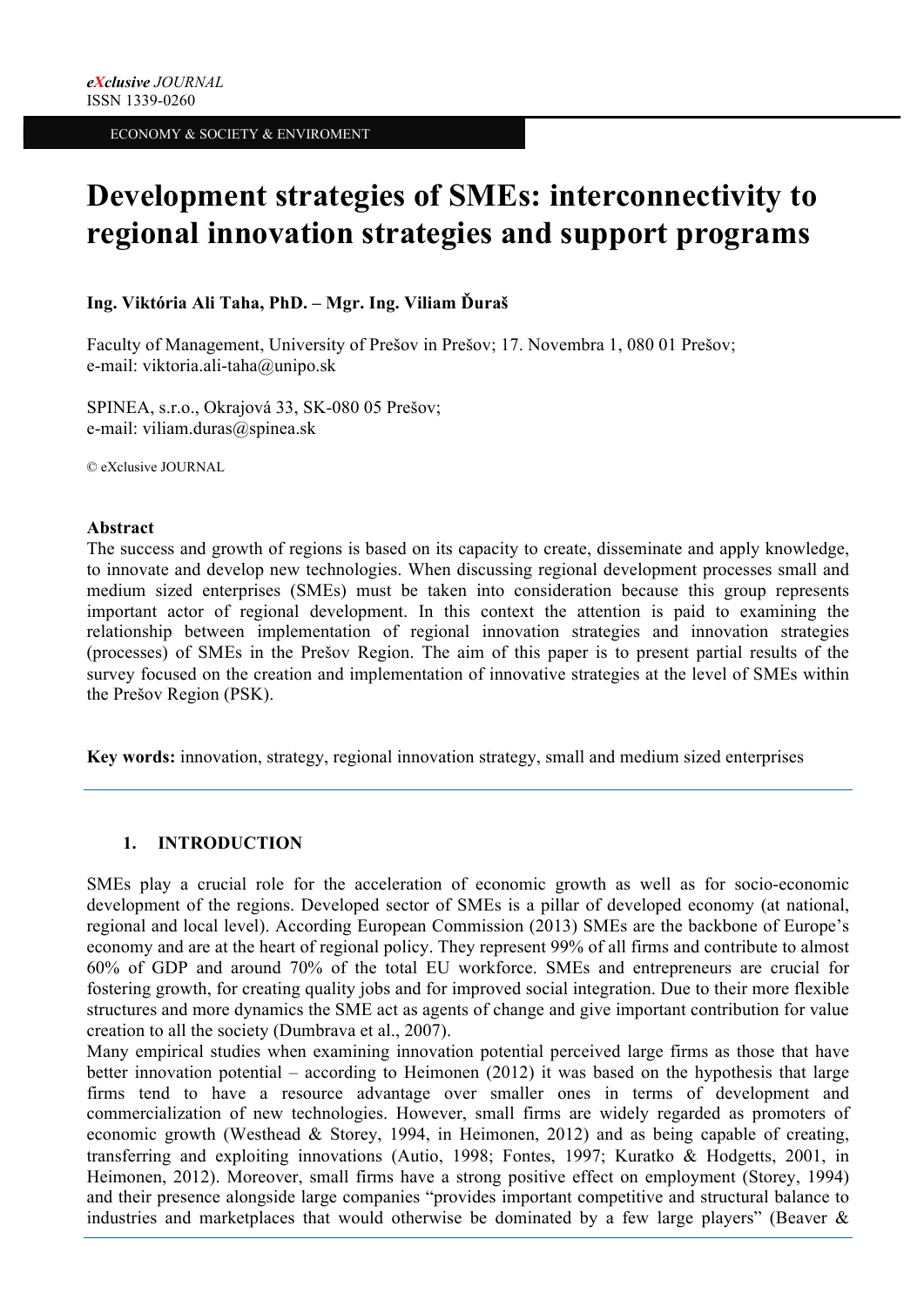Jennings 2000; Peacock 2004, in Wang et al., 2007). In addition, SMEs (in terms of entrepreneurial activity) often occupy fragmented or niche markets which large firms either cannot economically enter or are reluctant to enter because of risk-return considerations (Brouthers et al. 1998, in Wang et al., 2007).

#### **2. INNOVATION STRATEGIES OF SMALL AND MEDIUM SIZED ENTERPRISES**

Innovation is associated with enhanced performance and success of firms. It may refer to different kinds of "newness" regarding products, production methods and technologies, markets, and organizational configurations (Varis & Littunen, 2010). The way of innovation execution in the companies is not easy. This raises the need for properly formulated and implemented innovation strategy. The innovation strategy is a part of overall strategy of a company/enterprise. It defines the role/importance of innovation and sets the direction for innovation processes within the company.

The negative phenomenon in current practice is the lack of strategic planning in SMEs. Wang et al. (2007, p.3) argue that SMEs engaged in strategic planning "are more likely to be those enterprises that are more innovative, that have more newly patented products, that employ new process and management technologies, and that achieve international growth".

Wang, Walker and Redmond (2007) tried to explain the lack (or low levels) of strategic planning in SMEs. The most frequently mentioned barriers of strategic planning are:

- Lack of time
- Lack of expertise
- Inadequate knowledge of planning processes
- Reluctance to share strategic ideas with employees & others
- Environmental uncertainty/turbulence
- Size of business
- Type of industry
- Internal implementation barriers
- Business life-cycle/stage of development

Another problem of the strategic planning deficiency could be the reluctance of company's managersowners. In owner-managed SMEs power and decision-making processes are centralized i.e. concentrated in the entrepreneur hands. Owner-managers tend to be less amenable to others' advice and are reluctant to delegate decision-making to others (which easily leads to reduced innovativeness). Also, strategic decisions are often framed within the constraints of family and individual goals, rather than maximization of firm potential (Dyer & Handler, 1994; Dobbs and Hamilton, 2007, in Varis & Littunen, 2010).

# **3. SURVEY ON CREATION AND IMPLEMENTATION OF INNOVATION STRATEGIES AT THE LEVEL OF SMALL AND MEDIUM SIZED ENTERPRISES**

During January 2014 was carried out partial survey on the creation and implementation of innovation strategies in SMEs. The survey was conducted within the Prešov Region (Prešov Self-governing Region) and on the survey participate 36 respondents – representatives of SMEs in the region.

Innovation process is critical for creating unique products and thus for sustaining company's growth. That is why a well-defined, integrated and implemented innovation strategy has a key role. The aim of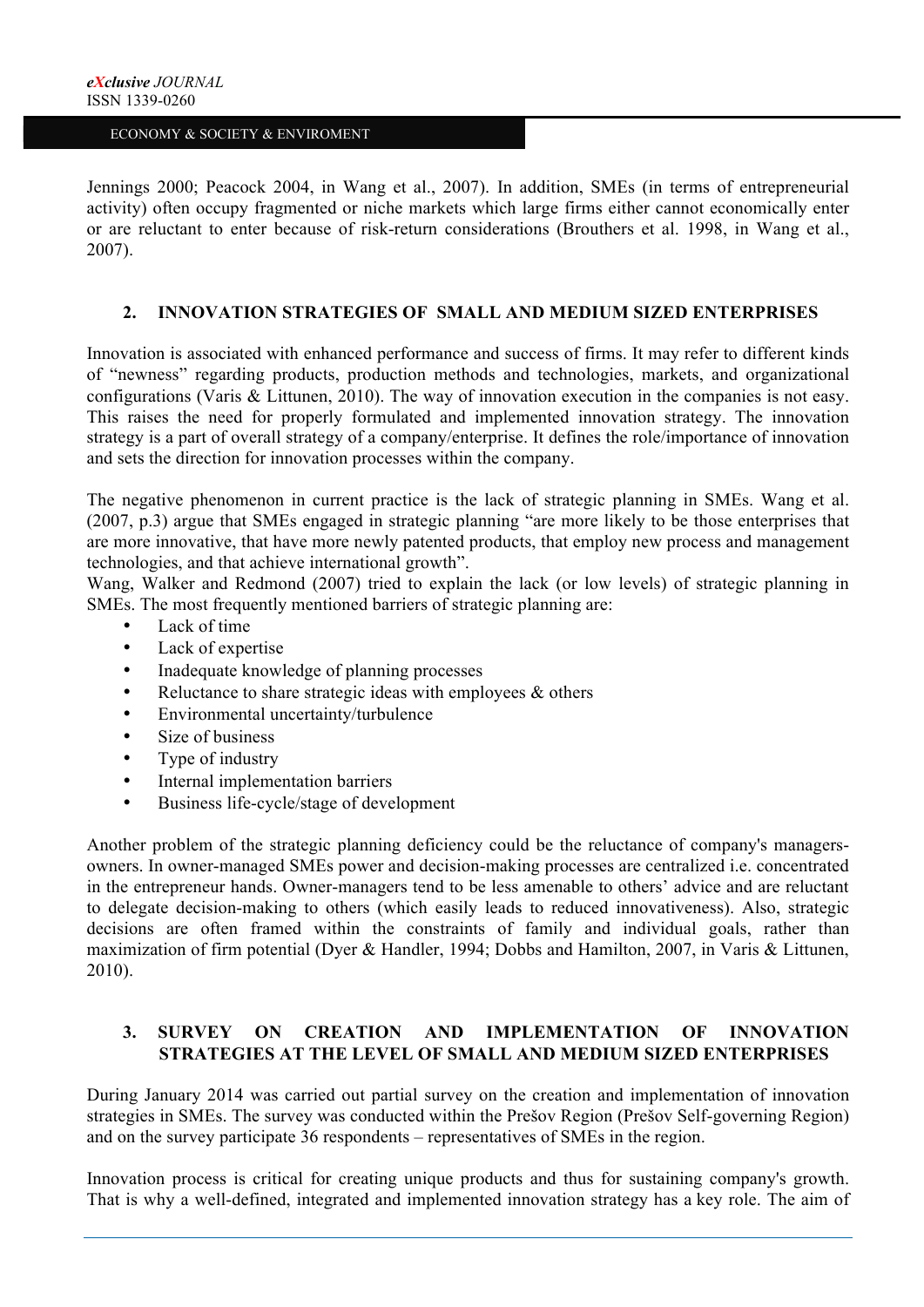the survey was to determine whether SMEs in the Prešov region have (elaborated) formalized development (innovation) strategy.

Public research and development funding represents one of the most important instruments for supporting and increasing innovation and the generation of intellectual property rights in firms (Santarelli & Piergiovanni, 1996, in Heimonen, 2012). Structural Funds as long-standing supporters of SMEs have become a major instrument in achieving the Europe 2020 objectives for smart, sustainable and inclusive growth (European Commision: Guidebook Series, 2013). Following this, we investigated to what extent the preparation of their development (innovation) strategy was based on existing innovation strategies and support programs, which are publicly available.

Regarding the aim of the survey we investigated the answers to the following questions:

- 1. Does surveyed company/enterprise have formalized innovation development strategy?
- 2. Which of the available public support programs and strategies do or did companies/enterprises apply and embrace when creating their own development and innovation strategy?
- 3. Do or did surveyed company/enterprise participate in the creation of regional innovation strategy (or other local/regional strategies)?

#### **Presentation of results of the pilot survey among SMEs in region**

#### *1. Existence of formally processed innovation development strategy:*

To the question concerning the existence of formally processed innovation development strategy the surveyed companies responded as follows: of the total 36 enterprises 19 companies have and 12 companies do not have formally processed innovation development strategy. Five companies chose a response "other" (Figure 1).



#### **Figure 1 Existence of formally processed innovation development strategy**

Source: authors

#### *2. Using of regional innovation strategy in formulating the company's development strategy:*

In the survey, we investigated whether in formulating the company's development strategy was used/applied regional innovation strategy. The results show that only a small part (11%) of SMEs in the Prešov region used regional innovation strategy in developing/formulating its own strategy. The results are shown in Figure 2.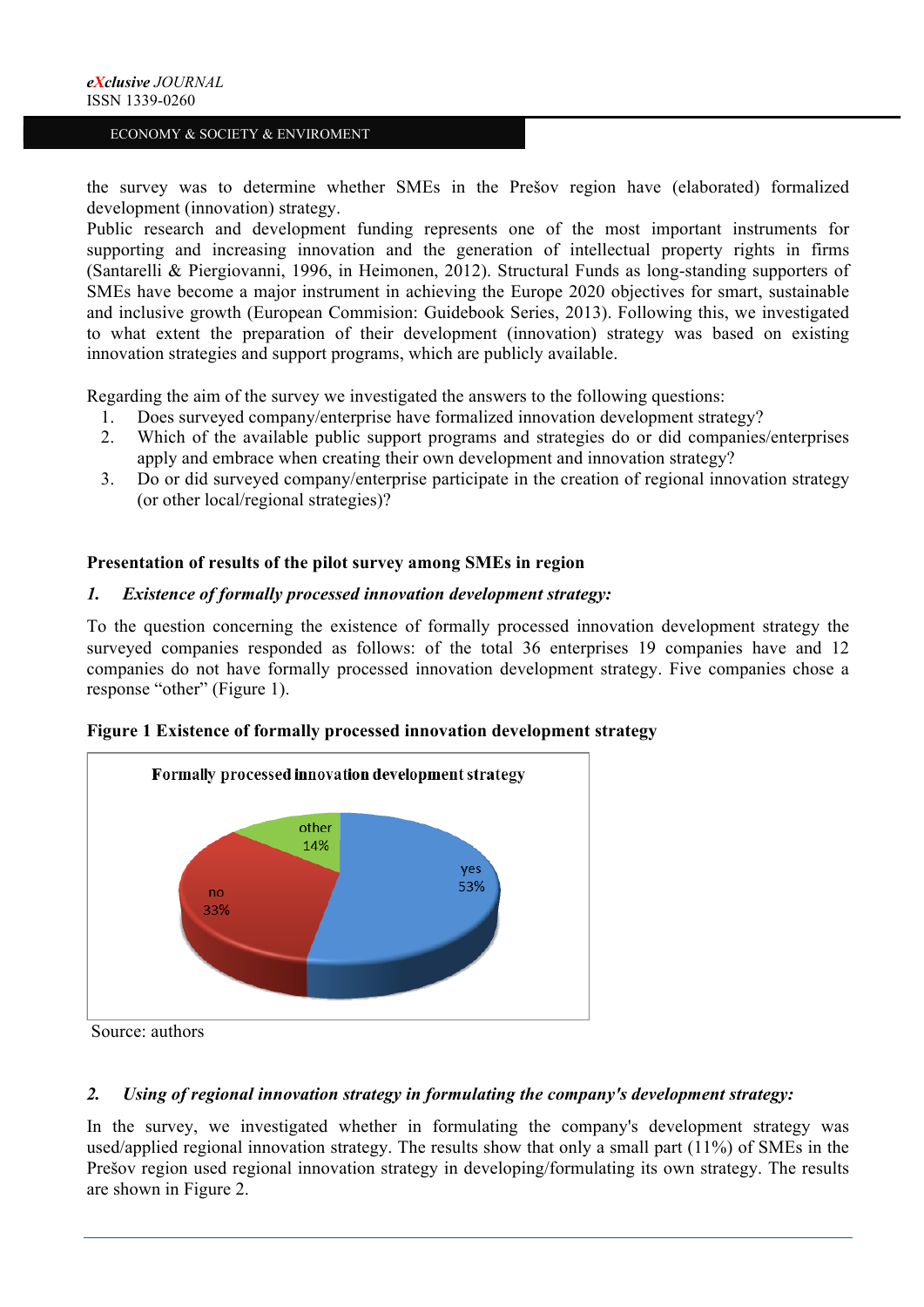



Source: authors

# *3. Using of Operational programmes in formulating the company's development strategy:*

In response to the previous question, we also investigated whether in formulating the company's development strategy was also used Operational programmes (Structural Funds 2007-2013). Respondents in formulating the company's development strategy to a greater extent use/apply Operational programmes (47% of them replied in the affirmative) (see Figure 3).



**Figure 3 Using of Operational programmes in formulating the company's development strategy:**

Source: authors

# *4. Using of EU programmes (6th and 7th framework programme) in formulating the company's development strategy:*

Small and medium enterprises in the region when developing their own strategies only to a minimum extent use EU programmes since only 10% answered the question in the affirmative and almost 80% answered in the negative (Figure 4)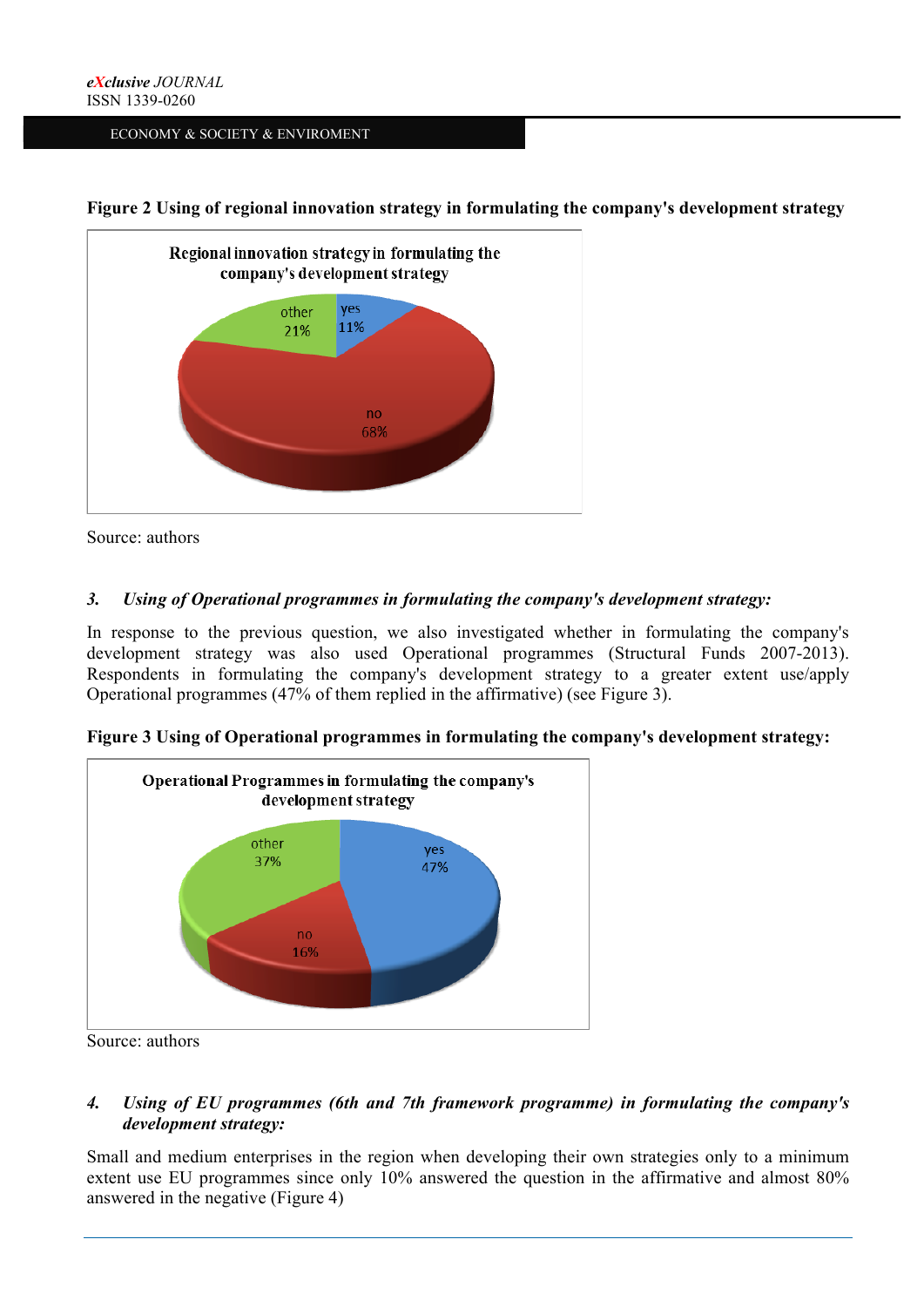**Figure 4 Using of EU programmes (FP6, FP7) in formulating the company's development strategy**



Source: authors

# *5. Participation of the company/enterprise in the creation of regional innovation strategy (or other local/regional strategies):*

The results are not very positive, since only 5% of small and medium enterprises participate or participated in the creation of regional innovation strategy (or other local/regional strategies) (Figure 5).

# **Figure 5 Participation (present/past) of the enterprise in the creation of regional innovation strategy**



Source: authors

# **4. SUMMARY**

The survey results showed that companies in creating their own development of innovative programs to the greatest extent use the support programs based on the Structural Funds (47 %). This is mainly for practical reasons, since those programmes (Structural Funds) are used by companies mainly for investing activities (technological innovation based on technology transfer and modernization of production base). These results are consistent with the arguments of European Commission (Guidebook